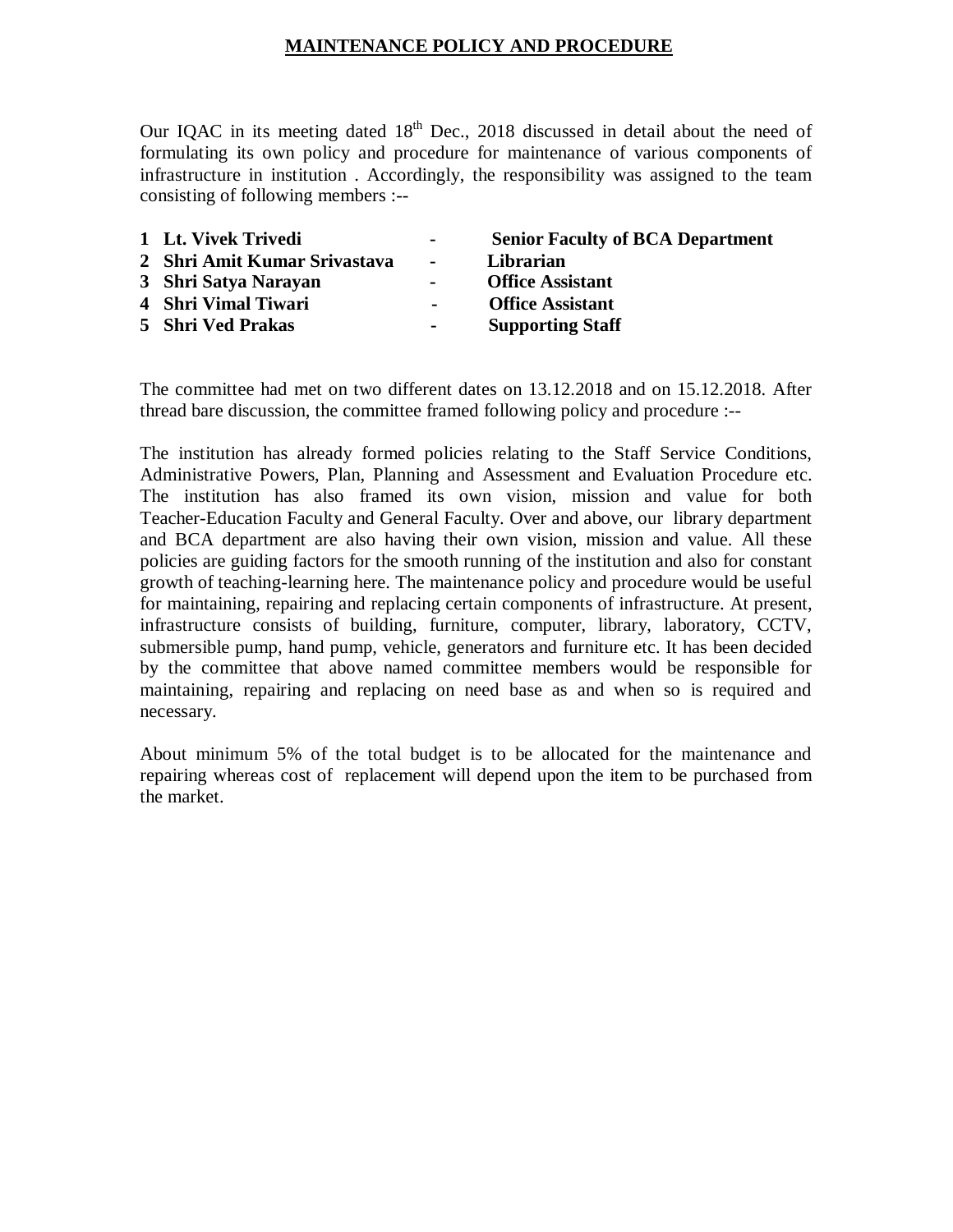## **PROCEDURE**

Committee is of the opinion that there should be a prescribed format on which department in-charge or staff responsible would submit the requirement. The format is also being finalized. It is to be submitted to the principal of the college. Form should give full details of the requirement and also the estimated expenditure. The principal on receipt of the request, may directly pass the instruction for the maintanence and repairing provided expected expenditure is upto Rs. 5,000/-. However, if estimate exceeds this amount, in that case, principal will seek the consent from the manager or in his absence, looking to the necessity, principal may seek the consent of Lt. Vivek Trivedi. But looking to the nature of the emergency, time will not be killed in procedure and work should be done pending final approval of the manager.

Where ever any purchasing is to be done for replacement or for repairing etc.,minimum three quotations should be obtained and the committee is empowered to act as per quotation of minimum amount but with quality.

The committee also decided to enter into agreement with concerned expert agencies and it should be made very clear that every year, three times visit will be made by expert for every component. Service charges must be incorporated in the agreement which will be over and above traveling expenses.

Following persons would be responsible for repairing, maintenance and replacement :--

| 1 Furniture                                                   |                          | Shri Vimal Tiwari                            |
|---------------------------------------------------------------|--------------------------|----------------------------------------------|
| 2 Building                                                    |                          | Shri Satya Narayan Verma and Ram Naresh      |
| 3 Solar, Wiring, Sound System of -                            |                          | Shri Bans Lal                                |
| Multi Purpose Hall and Office                                 |                          |                                              |
| 4 Books repairing and any sundry - Shri Amit Kumar Srivastava |                          |                                              |
| work                                                          |                          |                                              |
| 5 Gardening and campus up clean                               | $\overline{\phantom{a}}$ | Shri Bans Lal and Nand Kishore               |
| 6 Computer                                                    | $\overline{\phantom{0}}$ | Shri Amit Sachan                             |
| 7 Laboratories                                                | $\overline{\phantom{a}}$ | Senior Faculty Members and Library Assistant |
| 8 Generator                                                   | $\qquad \qquad -$        | Shri Nand Kishore                            |
|                                                               |                          |                                              |

Hardware Assistant is to be made responsible to look after minor computer repairing. Fire extinguisher, water tank, hand pump and submersible pump are to be looked after by Shri Bans Lal and Shri Ram Naresh. At present, guarding arrangement is enturested to Shri Ram Vilas for day guarding and Shri Ved Prakash and Shri Sushil Tiwari for night guarding. Arrangement also should be made in such a way so that locally carpenters,

electricians and persons for white washing are easily available. The committee is of the view that white washing of entire building with painting of doors and windows are to be done once in five years and polishing of furniture and almira is to be done once in three years.

The institution is already having games and sports teachers who will take up the matter of maintaining, repairing and replacing of games and sports items.